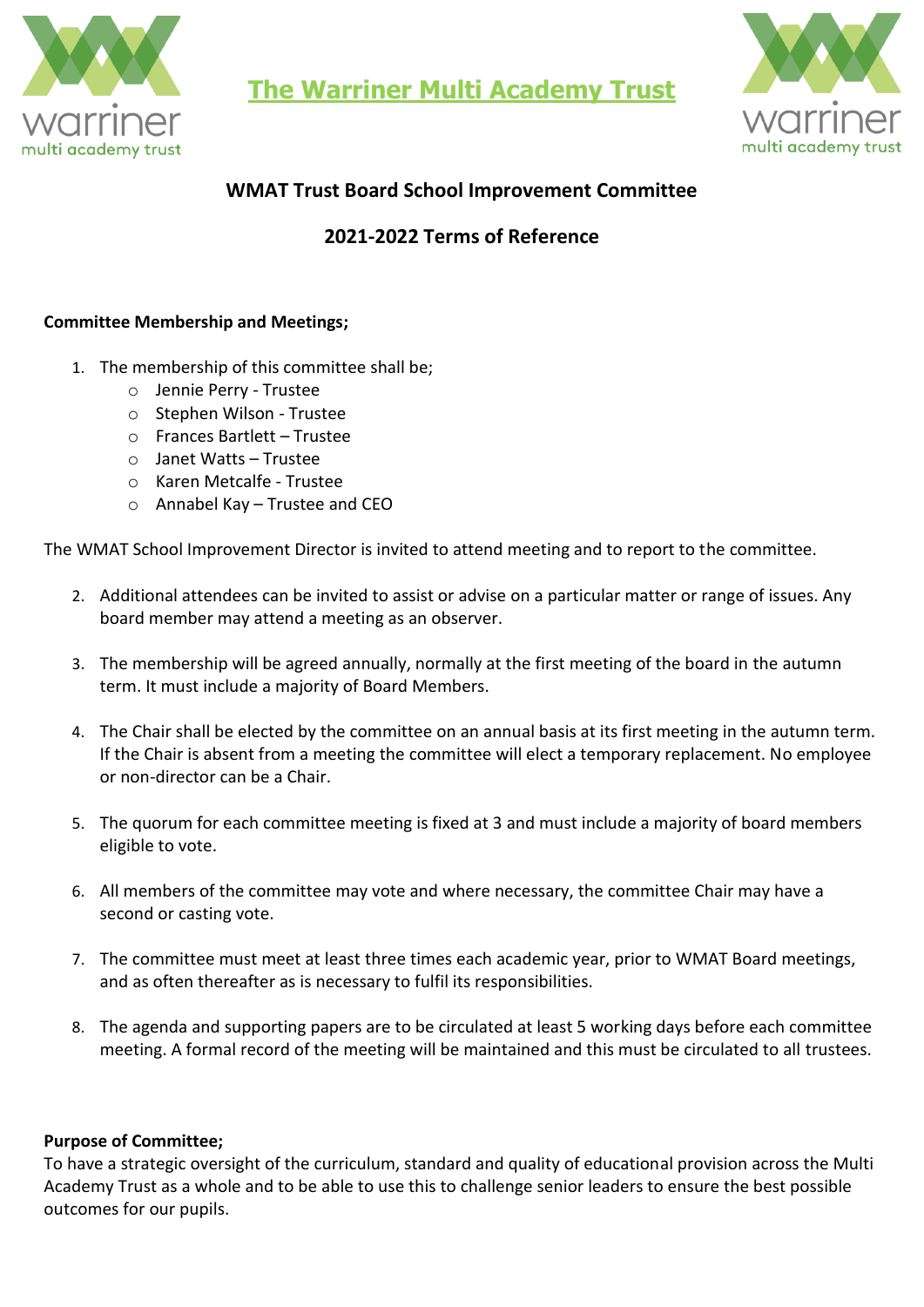#### **The Committee will be responsible for;**

- 1. Monitoring the impact of school improvement in all MAT Schools
- 2. To monitor and review progress against the WMAT Development Plan.
- 3. To agree common school development themes and an appropriate response to the challenges identified.
- 4. Monitoring the progress and outcomes of all children within the MAT from Nursery to year 13.
- 5. To receive and act on, as appropriate, an annual summary analysis of each year's statutory data and advise the MAT Trustees and hold the Academy Committee (as appropriate) accountable for any issues arising.
- 6. Reviewing key national initiatives and monitoring the delivery of appropriate responses
- 7. To scrutinise, consider and challenge a wide range of teaching and learning targets, including overall performance across all schools.
- 8. To review the monitoring of the quality of teaching in all MAT schools
- 9. To agree a common framework for data reporting

10. To provide strategic leadership to Academy Commitees on issues related to school improvement

- These include monitoring of their schools curriculum and educational outcomes, Implementation of the Safeguarding policy, Deployment of Pupil premium funding, School specific content of websites and prospectuses, Development and implementations of admissions policies, Management of fixed term and permanent exclusion of students, Behaviour policy RE provision SRE policy
- 11. To have oversight of the quality of scrutiny of Academy Committees on issues relating to school improvement and make recommendations if required.
- 12. To have oversight of safeguarding compliance in each Trust school, through receipt of policies and annual audit
- 13. To provide a strategic oversight of the curriculum in each Trust school.
- 14. To monitor the effectiveness of each curriculum in support of Key Stage transition.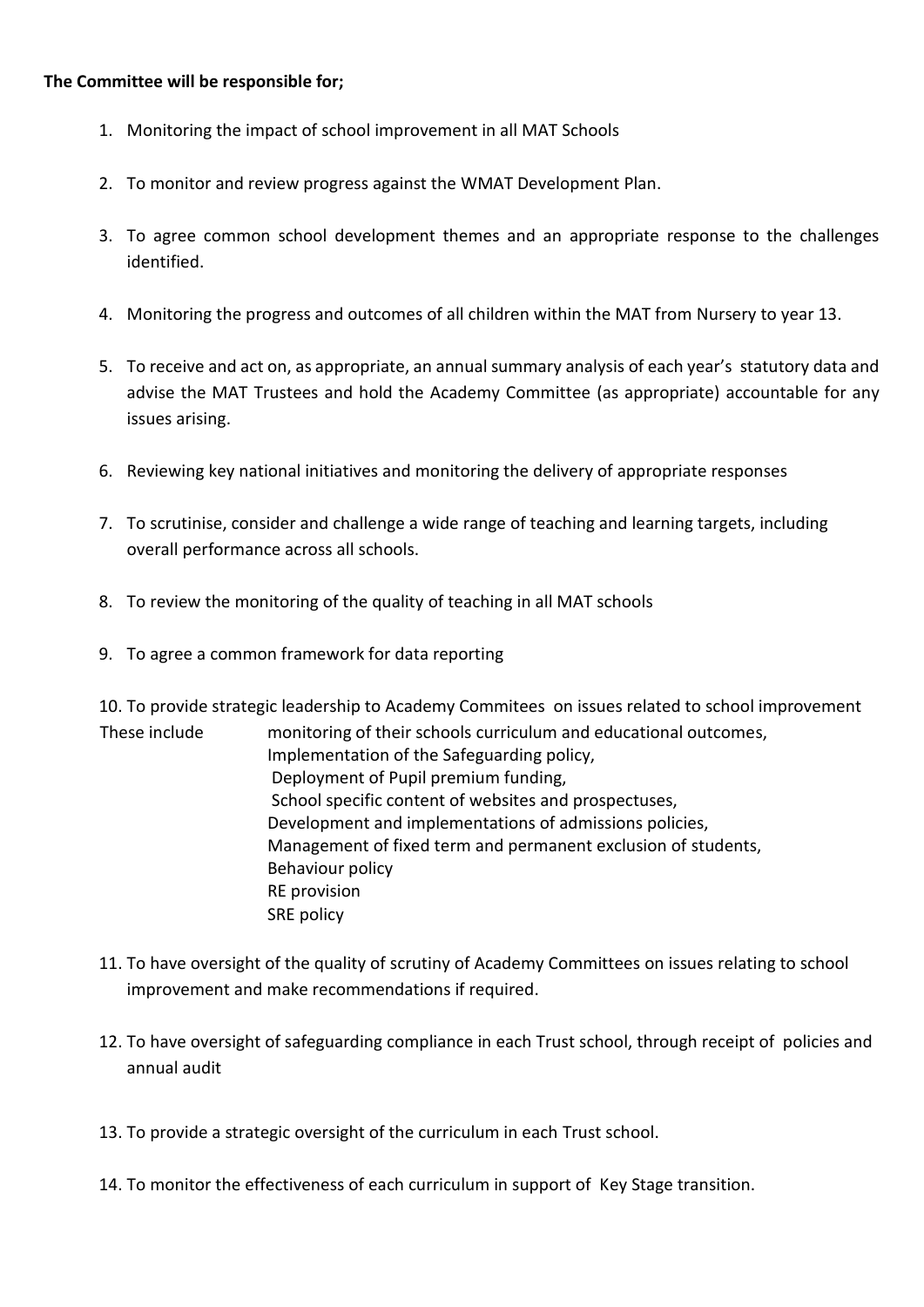- 15. To strategically review curriculum related policies, specifically the Teaching and Learning and Sex and Relationship policies.
- 16. To Coordinate Trust response to OFSTED inspection visits and final reports, including impact on all schools of any standards related matters.
- 17. To work with other committees and provide input to any committee plans to ensure performance and standards are properly considered and appropriate funding assigned.

#### **Reporting requirements;**

Produce a summary report to the Trustees after every meeting including;

- decisions taken,
- areas of concern
- each individual school's performance against national tests and examinations.
- action plan in response to OFSTED inspection findings on any standards related matter.
- National/local changes to statutory requirements ref school improvement
- Issues which have implications for finance and personnel decisions

## Advising and requiring actions of Academy Committees

Specific responsibility for the dissemination of information and actions required of Academy Committees will be delegated to the Clerk to the WMAT. Academy Committees will be required via that person to confirm actions taken.

## Advising and requiring actions of Academy Schools

Delegated responsibility for informing and ensuring actions required by the committee are executed at individual school level will be through the Chief Executive Officer and recorded in the committee minutes.

## **Policies and Procedures assigned to this committee are:**

Prospectus and website (As pertain to the MAT)

WMAT Behaviour principles statement

WMAT overarching attendance policy

WMAT Governor Monitoring Policy

WMAT Governor Handbook

Receive school safeguarding policies for oversight

## **These Terms of Reference for the School Improvement Committee of the WMAT were approved by The WMAT Trust Board on the 14th July 2021**